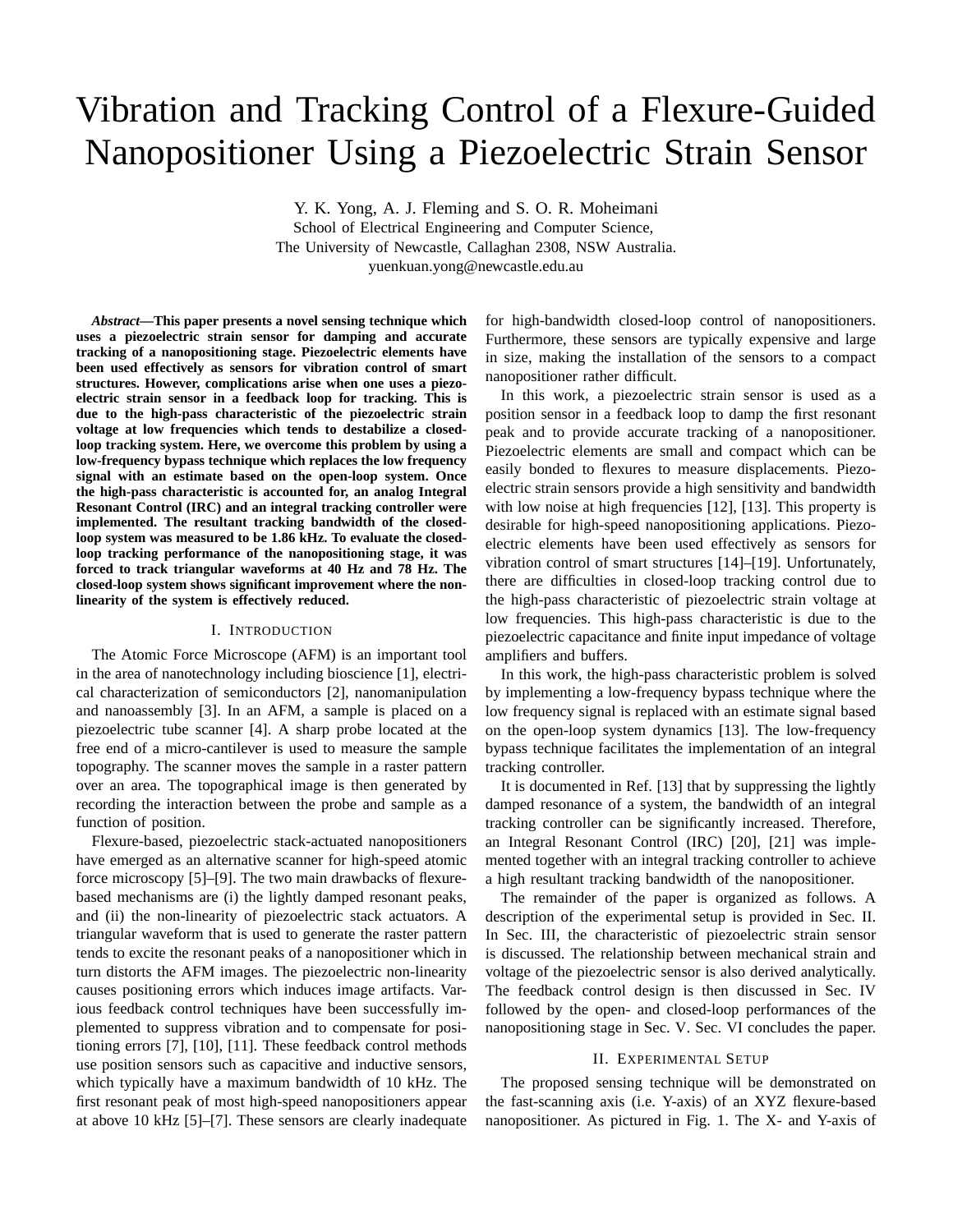

Figure 1. A XYZ nanopositioner with piezoelectric strain sensor.

the nanopositioner are driven by Noliac SCMAP07 piezoelectric stack actuators (5 mm  $\times$  5 mm  $\times$  10 mm, 380 nF). The Z-axis is driven by a Noliac SCMAP06 stack actuator (3 mm  $\times$  3 mm  $\times$  6 mm, 70 nF). The nanopositioner has a motion range of 7  $\mu$ m  $\times$  7  $\mu$ m  $\times$  4  $\mu$ m in the X-, Y- and Z-axis respectively. The first resonance frequency of the three axes is 11.3 kHz.

The piezoelectric strain sensor is a 5 mm  $\times$  10 mm  $\times$  0.25 mm plate of PI PIC151 piezoelectric ceramic bonded to the flexure with epoxy as shown in Fig. 1. The induced piezoelectric voltage was buffered by a unity-gain amplifier with an input impedance of 500 M $\Omega$ . Due to the 4-nF source capacitance of the sensor, the resulting high-pass cut-off frequency was 0.1 Hz. In order to calibrate the piezoelectric sensor, a MicroSense 6810 capacitive sensor with a sensitivity of 2.5  $\mu$ m/V was also used to measure the displacement of the nanopositioner.

The Y-axis piezoelectric actuator was driven by a chargedrive with a gain of 10  $\mu$ C/V and an equivalent voltage gain of 26. All frequency responses were recorded using a HP35670A dual-channel spectrum analyzer. To evaluate the closed-loop tracking performance, the nanopositioner was forced to track fast triangular waveforms at 40 Hz and 78 Hz.

## III. PIEZOELECTRIC STRAIN SENSOR

To measure the dynamic deflection of the nanopositioner, a piezoelectric plate is bonded to the flexure as shown in Fig. 2. Since the deflection is proportional to strain, the induced piezoelectric voltage is also proportional to deflection. This relationship is explored in the following.

If the piezoelectric actuator is modeled as a center-located point-load, the transverse deflection  $y(x)$  of a fixed-fixed uniform beam is known to be [22]

$$
y(x) = \frac{F}{24EI} \left( 2x^3 - \frac{3}{2}lx^2 \right) \text{ for } 0 < x < \frac{l}{2}, \qquad (1)
$$

where  $F$  is the applied force,  $E$  is the Young's Modulus, and I is the moment of inertia. Although the above equation describes only one half of the beam deflection, the deflection is symmetric about the mid-point. If the deflection  $d$  at the mid-point is known, Eq. (1) can be simplified to:

$$
y(x) = -d\frac{8}{l^3} \left(2x^3 - \frac{3}{2}lx^2\right) \text{ for } 0 < x < \frac{l}{2},\qquad(2)
$$

Once the deflection is known, the induced piezoelectric voltage can be derived. Since the sensor is thin compared to the host structure, the strain  $S_1$  in the sensor is assumed to be uniform through its thickness. That is,

$$
S_1 = -cy''(x),\tag{3}
$$

where  $c$  is the distance to the neutral axis. The induced voltage  $v_p$  can be shown to be [23]

$$
v_p = K \frac{d_{31} E_p w_p}{C_p} \int S_1 dx,
$$
\n(4)

where K is a correction factor,  $E_p$  is the Young's Modulus of the piezoelectric material,  $w_p$  is the sensor width,  $d_{31}$  is the strain-charge coupling coefficient, and  $C_p$  is the capacitance given by  $C_p = \frac{l_p w_p \varepsilon_{33}}{t_p}$  $t_p^{\frac{p_p}{e_{33}}}$ , where  $t_p$  is the piezo thickness,  $l_p$  is the piezo length, and  $\varepsilon_{33}$  is the dielectric permittivity under constant stress. The correction factor  $K = K_p K_b$  accounts for the lateral strain due to poisson coupling and the shearlag effect of the bonding layer [23]. Sensors constructed from PZT are equally sensitive to lateral and longitudinal strain, so  $K_p = (1 - \nu)$  where  $\nu$  is the poisson ratio for aluminium  $(0.33)$  [23]. The shear-lag factor  $K_b$  is caused by the bonding layer which reduces the strain experienced by the sensor. By assuming a bond layer thickness of 0.028 mm, the effective length and width fractions of the proposed sensor are 0.6783 and 0.8385 respectively. The equivalent area factor is  $K_b =$  $0.6783 \times 0.8385 = 0.5688.$ 

Since the deflection is symmetrical about the midpoint, the derivation of induced voltage can be simplified by considering a piezoelectric sensor that covers only one half of the beam; that is, the length  $l_p$  is halved. Due to the symmetry about the midpoint, the induced voltage on the full sensor is equal to the half-sensor but with twice the capacitance. Taking this into account and combining Eqs. (2) and (4) yields

$$
v_p = K \frac{d_{31} E_p w_p}{C_p/2} c d_{\overline{l}^3}^8 \left[ y'(x) \right]_{\frac{1}{2} - \frac{l_p}{2}}^{\frac{1}{2}}
$$
 (5)

$$
v_p = K \frac{d_{31} E_p w_p}{C_p/2} c d_{\overline{l}^3}^8 \left[ 6x^2 - 3lx \right]_{\frac{1}{2} - \frac{l_p}{2}}^{\frac{l}{2}},\tag{6}
$$

$$
v_p = K \frac{d_{31} E_p w_p}{C_p/2} c d_{\overline{l}}^8 \left( \frac{3ll_p}{2} - \frac{3l_p^2}{2} \right). \tag{7}
$$

Eq. (7) demonstrates that the induced voltage is linearly proportional to the deflection of the nanopositioner. The parameters of the piezoelectric strain sensor and the flexure dimensions are listed in Table I.

From Eq. (7) and Table I, the estimated sensitivity is 1.3  $V/\mu$ m of deflection at the mid-point. The experimentally measured sensitivity was 1.06  $V/\mu$ m, which is lower than the predicted value. The discrepancy is thought to be due to the lower curvature caused by the 5-mm wide piezoelectric actuator, which locally stiffens the structure and acts as a distributed force not the assumed point load.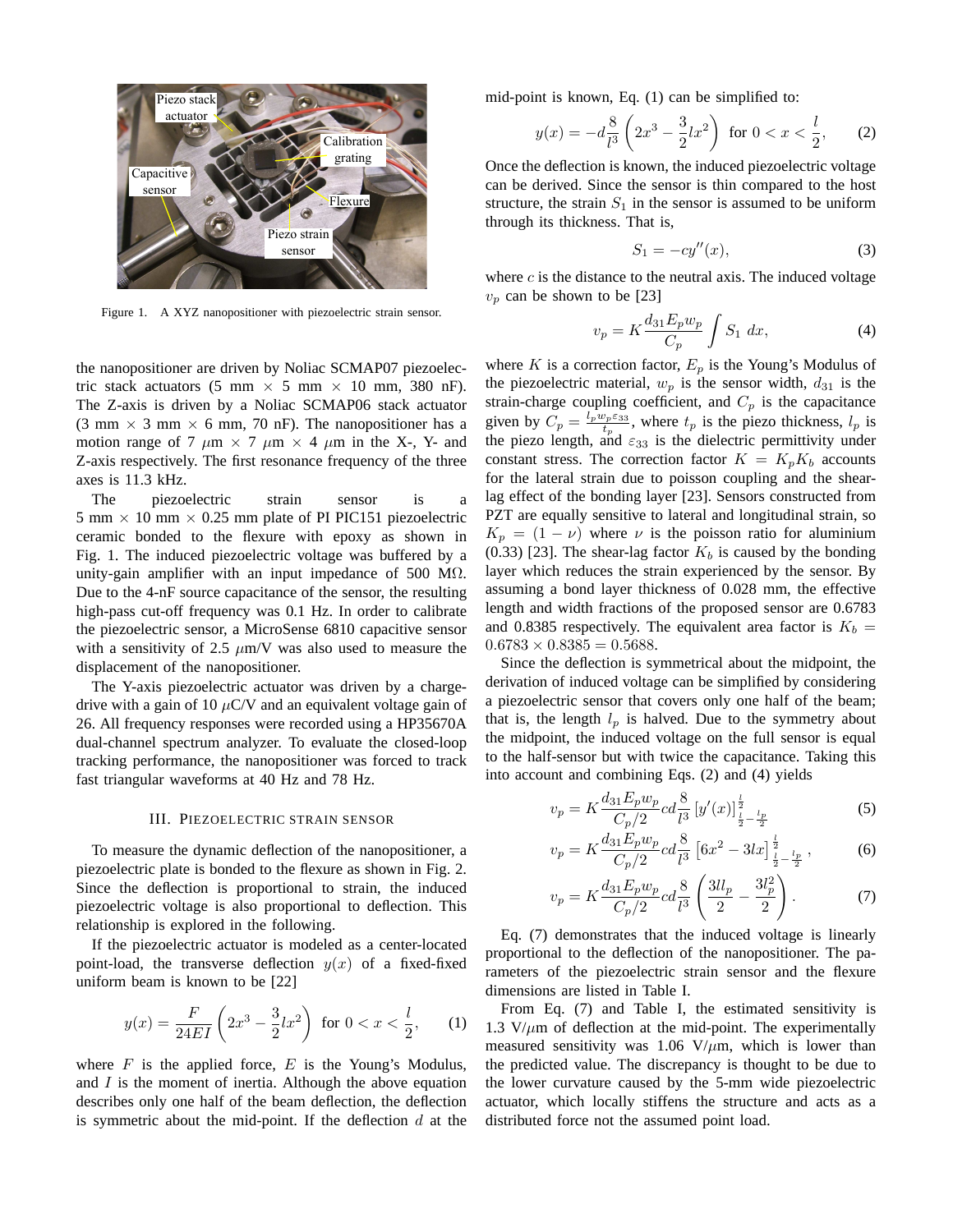Table I PROPERTIES OF THE PIEZOELECTRIC STRAIN SENSOR AND THE FLEXURE DIMENSIONS.



Figure 2. Schematic diagram of a flexure with a bonded piezoelectric plate.

## *A. Sensor characteristics*

Due to the capacitive nature of the piezoelectric sensor and the finite input impedance of electronics, the transfer function from  $v_p$  to  $V_s$  resembles a first-order high-pass filter  $H_p$  [13], that is

$$
V_s = H_p(s) v_p, \quad \text{where } H_p(s) = \frac{s}{s + \omega_c}, \tag{8}
$$

 $v_p$  is the piezoelectric strain voltage, and  $\omega_c = 1/R_{in}C_p$ , where  $R_{in}$  is the input impedance of the voltage buffer and  $C_p$  is the piezoelectric sensor capacitance. This high-pass characteristic causes a standard tracking controller to saturate.

To evaluate the sensor characteristics at dynamic frequencies, the frequency response functions (FRFs) of the nanopositioning system were recorded from the input applied to the charge amplifier to (i) the measured strain voltage  $G_{vv}$  (i $\omega$ ) and (ii) the measured displacement  $G_{dv} (i\omega)$ . Note that d is the displacement of the nanopositioner measured using a capacitive sensor. The two FRFs are plotted in Fig. 4. The first resonant peak of the system appears at 11.3 kHz in both plots.

To evaluate the linearity of the piezoelectric strain sensor, a 100-Hz triangular input signal of 200 V was applied to the actuator. In Fig. 3, the measured capacitive sensor signal is identical to the piezoelectric strain sensor signal to within the limits of measurement.

## IV. MODELING, CONTROLLER DESIGN AND IMPLEMENTATION

To facilitate the controller design, a dynamic model is first required for the system. The nanopositioning system is considered to be a single-input two-output (SITO) system



Figure 3. The measured displacement in response to a full-range 100-Hz triangle wave (200 V). The solid line is the displacement measurement derived from the piezoelectric strain sensor  $\widehat{V_s}$  (–) while the dashed line is from the capacitive sensor d (- -).  $V_s$  is plotted with a 1  $\mu$ m positive offset for the sake of clarity.

where the input is applied voltage  $V_a$  and the outputs are displacement d and the piezoelectric strain voltage  $v_p$ . This SITO system is expressed as

$$
\begin{bmatrix} d \\ v_p \end{bmatrix} = G(s) u, \quad \text{and} \quad G(s) = \begin{bmatrix} G_{dv}(s) \\ G_{vv}(s) \end{bmatrix}. \quad (9)
$$

A second-order model was fitted to the measured frequency responses in Fig. 4 using the frequency domain subspace algorithm [24]. The transfer functions of the two subsystems are

$$
G_{vv}(s) = \frac{0.1662s^2 - 8569s + 2.684 \times 10^9}{s^2 + 5480s + 5.226 \times 10^9}, (10)
$$

$$
G_{dv}(s) = \frac{0.01825s^2 - 7453s + 1.105 \times 10^9}{s^2 + 5480s + 5.226 \times 10^9}.
$$
 (11)

The measured and modeled frequency responses of  $G_{vv}$  and  $G_{dv}$  are plotted in Fig. 4.

## *A. Damping control*

It is known that the bandwidth and stability margins of a standard tracking control system are proportional to the magnitude of the lowest-frequency resonance peak [25]. Hence, in order to maximize the closed-loop bandwidth of the nanopositioner, an Integral Resonance Controller (IRC) was designed to damp the first resonance mode. A block diagram of the system with IRC damping control is illustrated in Fig. 5. The shaded box in Fig. 5 represents the damped system  $G(s)$ .

The IRC damping controller was designed by following the procedure in Ref. [20]. This procedure begins by finding a sufficiently large feedthrough term  $D_f$  so that the system zeros are lower than the resonance frequency. The new system with added feed-through is referred to as  $G_{vv}(s) + D_f$ . A suitable gain  $k$  can then be found using the root-locus technique [25]. In this case,  $D_f = -1$  and  $k = 7 \times 10^4$  were used.

Due to the high mechanical resonance mode (11.3 kHz) and the limited sampling rate of the dSPACE prototyping system, the IRC controller was implemented in analog form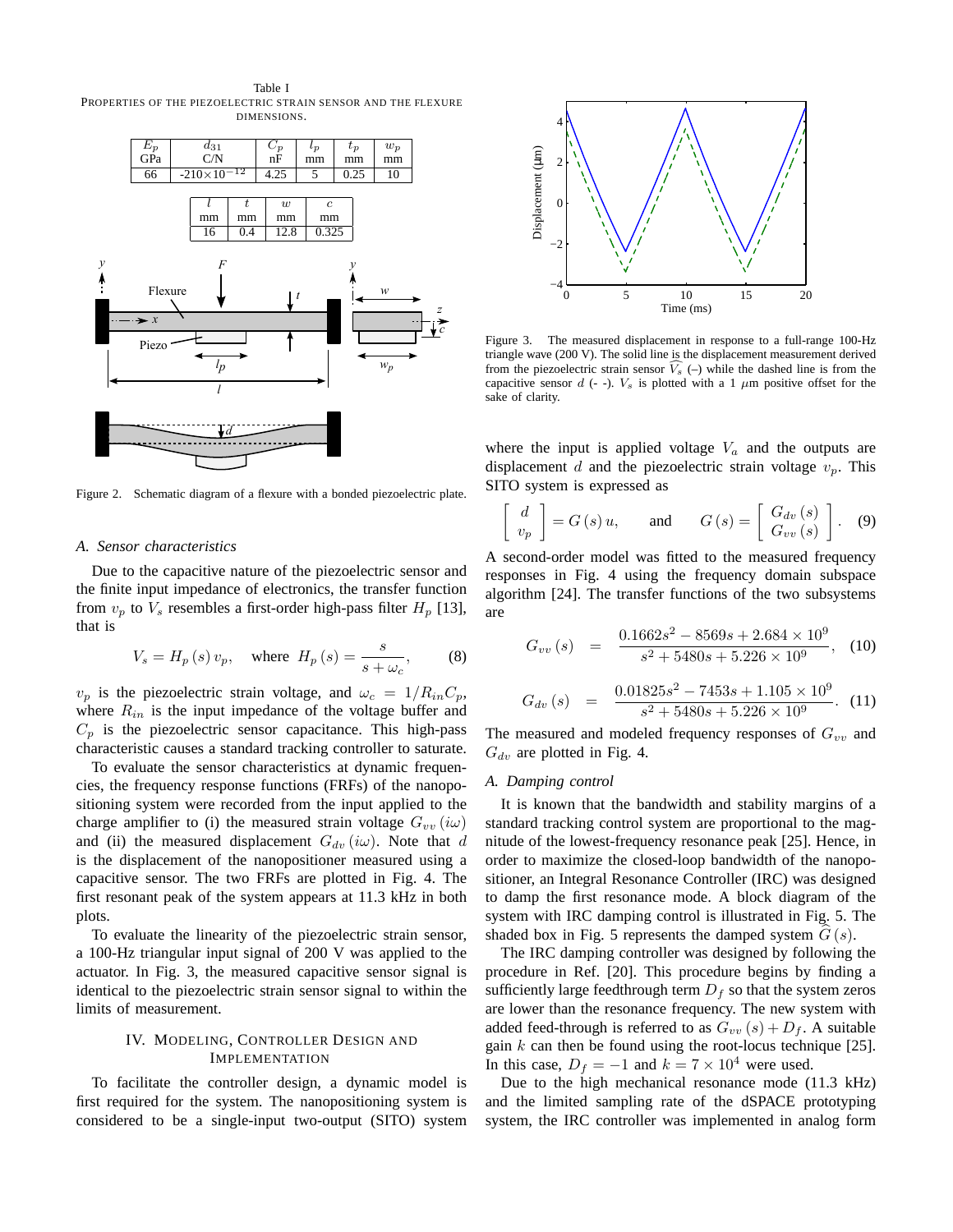

Figure 4. Measured (-) and modeled (- -) frequency responses of  $G_{vv}$  and  $G_{dv}$ .



Figure 5. Block diagram of the damped system  $\hat{G}(s)$  using the IRC and the low-frequency bypass control technique.

[25]. Although the transfer function can be implemented by a single op-amp, the dual configuration, shown in Fig. 6, is simpler to tune if necessary.

The first stage of the circuit in Fig. 6 is a unity-gain differential amplifier. The controller IRC controller is implemented by the inverting integrator stage  $C_2$ , where

$$
C_2 = \frac{-k}{s - kD_f}.\tag{12}
$$

The circuit transfer function is

$$
\frac{-\frac{1}{r_{2a}c_2}}{s + \frac{1}{r_{2b}c_2}}.\tag{13}
$$



Figure 6. Analog implementation of the IRC damping controller.

As k is positive and  $D_f$  is negative, the equalities are

$$
r_{2a}c_2 = \frac{1}{k}
$$
, and  $r_{2b}c_2 = \frac{1}{kD_f}$ . (14)

The component values used to implement the controller are listed below. The opamp is an LT1362, however almost any general purpose high-speed opamp would be suitable.

$$
\begin{array}{cc}\nr_{2a} & r_{2b} & c_2\\4.33 \ k\Omega & 4.33 \ k\Omega & 3.3 \ nF\n\end{array}
$$

## *B. Tracking control*

As discussed in Sec. III-A, the high-pass characteristic of the piezoelectric strain voltage precludes the direct use of an integral tracking controller. In this work, we use the lowfrequency bypass technique [13] that allows the piezoelectric strain voltage to be used for tracking. In this technique, the complementary filters  $L(s)$  and  $H(s)$  (see Fig. 5) are used to substitute the actual output with an estimate at frequencies below the crossover frequency  $\alpha$ , chosen to be 10 Hz. The transfer functions of the complementary filters are

$$
H(s) = \frac{\alpha}{(s+\alpha)}
$$
, and  $L(s) = 1 - H_p(s) H(s)$  (15)

where  $H_p(s)$  is the high-pass filter associated with the piezoelectric strain voltage defined in Eq. (8) that has a cut-off frequency of 0.1 Hz. The signal  $V_a$  is scaled to have the same sensitivity as  $V_s$  by a constant  $K_a$ . Providing  $K_a$  is accurately tuned, the transfer function from  $r$  to  $V_s$  is

$$
\frac{V_s}{r} = \frac{C\left(s\right)\widehat{G}_{vv}\left(s\right)}{1 + C\left(s\right)\left(K_g L\left(s\right) + \widehat{G}_{vv}\left(s\right)H\left(s\right)\right)},\tag{16}
$$

where  $C(s)$  is a negative integral controller,  $C(s) = -k_i/s$ . The transfer function from  $r$  to  $d$  is

$$
\frac{d}{r} = \frac{C\left(s\right)\widehat{G}_{dv}\left(s\right)}{1 + C\left(s\right)\left(K_g L\left(s\right) + \widehat{G}_{vv}\left(s\right)H\left(s\right)\right)}.\tag{17}
$$

Piezoelectric stack actuators exhibit significant hysteresis when driven with large voltages. This can cause the system sensitivity and  $K_g$  to be dependent on the voltage magnitude. However, in this work a charge drive [26] was used to effectively eliminate hysteresis.  $K_g$  was successfully tuned to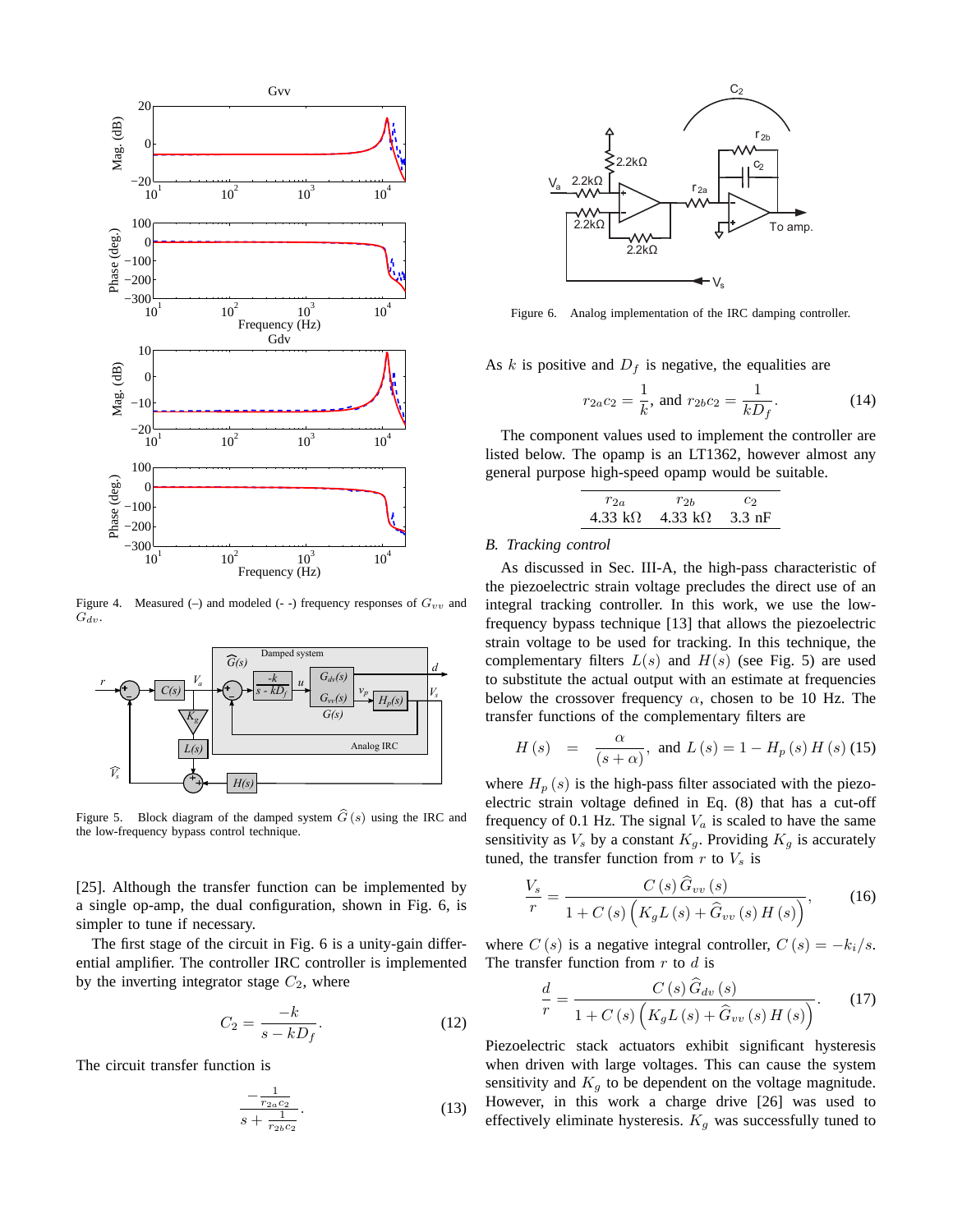

Figure 7. Measured frequency responses of the open-loop system, the damped system with IRC and the closed-loop system with IRC and integral tracking control.

-1.05. An alternative method to account for the presence of hysteresis involves the inclusion of a non-linear model in  $K_q$ . The Preisach model [27], Prandtl-Ishlinskii operator [28] and Maxwell resistive capacitor model [29] have all been used to effectively model low-frequency hysteresis.

The experimental frequency responses of the open-loop, damped, and closed-loop system are plotted in Fig. 7. The resulting tracking bandwidth of the closed-loop system is 1.86 kHz (45◦ phase lag) when using an integral gain of  $k_i$  =15000. The gain and phase margins are 11.3 dB and 58.6 ° respectively. Without the IRC damping controller, the maximum tracking bandwidth is reduced to 956 Hz  $(k<sub>i</sub> =12000)$  with a gain margin of only 2.7 dB. Thus, by using a damping controller, the tracking bandwidth and gain margin are successfully increased by a factor of 2 and 2.7 respectively.

The closed-loop time-domain performance was evaluated by driving the nanopositioner with a full-range (200 V) triangle wave. The open- and closed-loop response is plotted in Fig. 8. At 78 Hz line-rate, the non-linearity is effectively suppressed with negligible tracking lag. Good tracking performance was observed up to around ten-percent of the bandwidth, or approximately 180 Hz.

## V. OPEN- AND CLOSED-LOOP PERFORMANCES

To demonstrate the efficacy of the proposed control strategy, this section presents the open- and closed-loop tracking performances of the nanopositioning stage. Fig. 8 plots the measured open- and closed-loop displacements of the nanopositioning stage when the stage was forced to trace triangular inputs at 40 Hz and 78 Hz.

In open-loop, the hysteresis effect of the piezoelectric stack actuator is minimized by the charge drive but not



Figure 8. Open-loop tracking performances at 40 Hz (a) and 78 Hz (b). Closed-loop tracking performances at 40 Hz (c) and 78 Hz (d). Reference signals are plotted in dotted-line and displacement measurements are plotted in solid-line.

completely eliminated. The remnant non-linearity is noticeable in the measured displacement plot. The measured closedloop displacements show significant improvement due to the elimination of non-linearity. With the high tracking bandwidth achieved by the proposed control strategy, the closed-loop system does not exhibit tracking-lag while following a 78-Hz triangular reference.

## VI. CONCLUSIONS

In this paper, a piezoelectric strain sensor was bonded to a flexure-based nanopositioner as a displacement sensor for